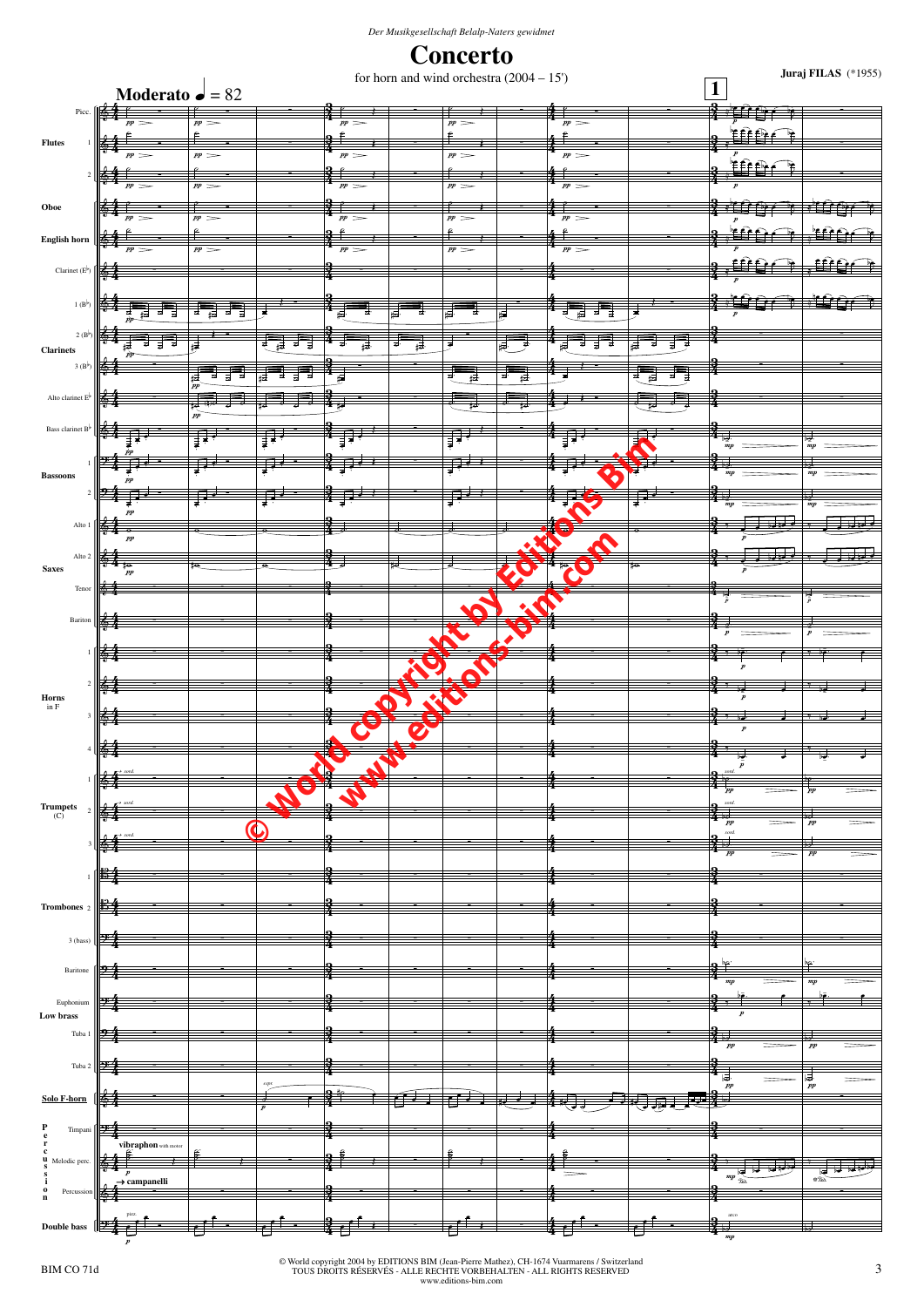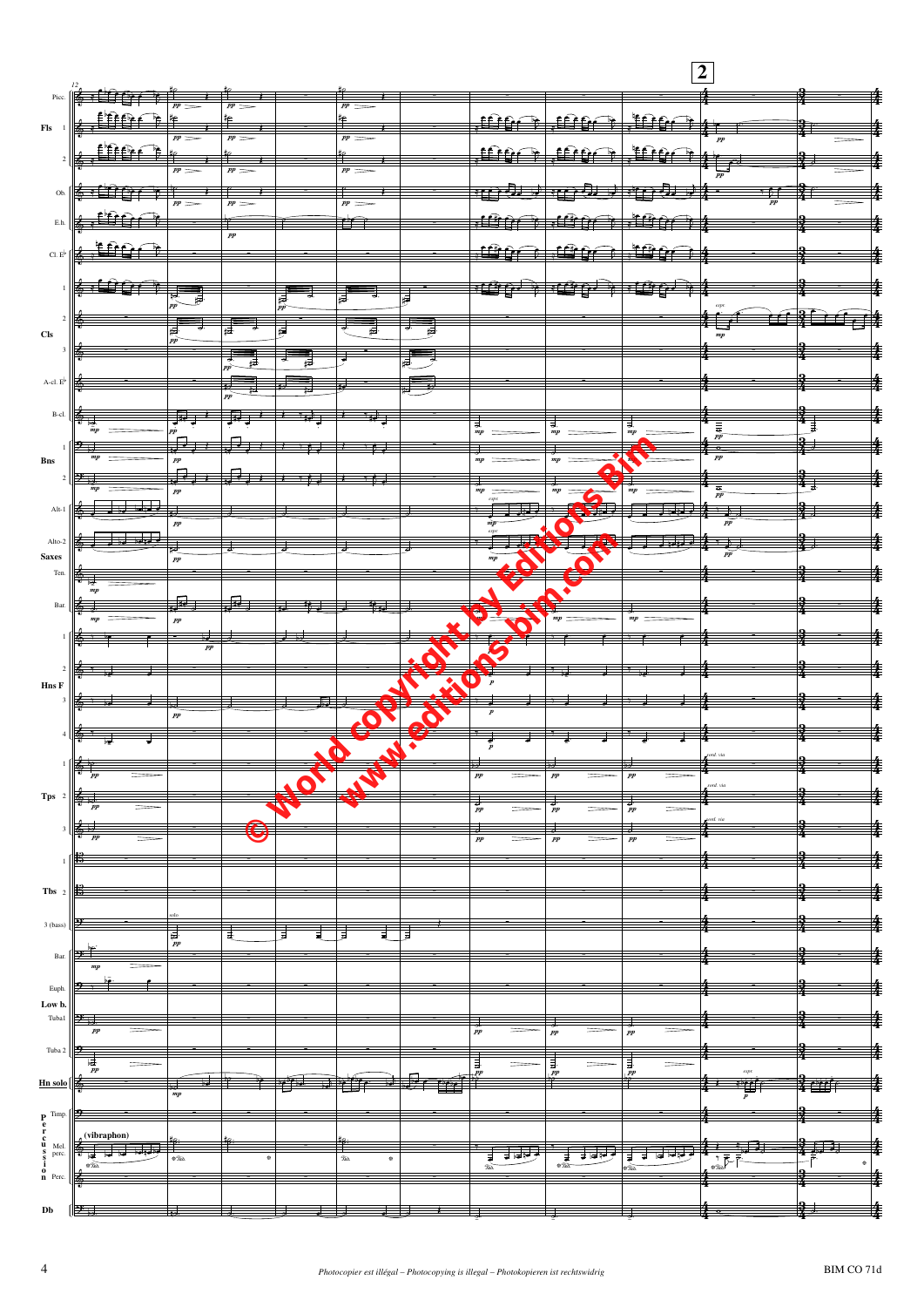Picc. 戸  $\rightarrow$   $\rightarrow$   $\rightarrow$   $\rightarrow$   $\rightarrow$ <u>م موم</u>  $\begin{array}{c}\n\overline{mp} \\
\overline{mp} \\
\overline{p} \\
\overline{p} \\
\overline{p} \\
\overline{p} \\
\overline{p} \\
\overline{p} \\
\overline{p} \\
\overline{p} \\
\overline{p} \\
\overline{p} \\
\overline{p} \\
\overline{p} \\
\overline{p} \\
\overline{p} \\
\overline{p} \\
\overline{p} \\
\overline{p} \\
\overline{p} \\
\overline{p} \\
\overline{p} \\
\overline{p} \\
\overline{p} \\
\overline{p} \\
\overline{p} \\
\overline{p} \\
\overline{p} \\
\overline{p} \\
\overline{p} \\
\over$  $\begin{array}{c}\n\overrightarrow{mf} \\
\uparrow \downarrow \\
\uparrow \downarrow\n\end{array}$  $\begin{array}{c}\n\overline{mp} \\
\overline{m} \\
\overline{m} \\
\overline{m} \\
\overline{m} \\
\overline{m} \\
\overline{m} \\
\overline{m} \\
\overline{m} \\
\overline{m} \\
\overline{m} \\
\overline{m} \\
\overline{m} \\
\overline{m} \\
\overline{m} \\
\overline{m} \\
\overline{m} \\
\overline{m} \\
\overline{m} \\
\overline{m} \\
\overline{m} \\
\overline{m} \\
\overline{m} \\
\overline{m} \\
\overline{m} \\
\overline{m} \\
\overline{m} \\
\overline{m} \\
\overline{m} \\
\overline{m} \\
\over$ 土工艺 **<b>I**s 1 K <u>elseresele le</u> <u>reeff</u> e e <u>eff ffe</u>  $\frac{1}{3}$  or  $\frac{1}{2}$  $\overline{\phantom{a}^{\bullet}$  $\overline{c}$ Ob.  $m f$ E.h. る  $\it mj$  $\epsilon$  $E$ be elle  $E$ Cl.  $E^{\flat}$ 6  $mf$ 1. <del>. . . . . .</del> . .,,,, .<del>...</del> FT. 東東  $m f$  $\mathbf{C}$ ls أكروائ  $\mathbb{P}_{\tau}$  : <u>" L</u> <del>ता न</del>  $\overline{\mathbf{3}}$  $\overline{mf}$ A-cl.  $E^{\flat}$  $\spadesuit$ त्र,ल्रि ⋾⋰ ▜▗▛▌  $\frac{1}{p}$  $\overline{\phantom{0}}$ ∓ Τ B-cl.  $\blacklozenge$  $\overline{1}$ 긯 <u>न्द</u>  $\frac{\mathbf{e}}{p}$ **Bns**  $\overline{2}$  $\boldsymbol{p}$  $Alt-1$ FRANCISCO Alto-2 **Saxes** Ten.  $\bullet$  2 ╩  $m$ Bar. ౹ౚ  $\frac{1}{mp}$ 1  $\boldsymbol{m}$ ROS  $\begin{array}{c|c}\n\hline\n\bullet & \bullet \\
\hline\nm p\n\end{array}$ ₹ Hns F  $\frac{1}{mp}$  $\overline{\mathbf{3}}$ Ò  $\frac{1}{mp}$ Ò  $\,1\,$ |∱ Tps  $2$ 6  $3 \sqrt{6}$ 肠  $\frac{1}{1}$ Tbs  $2 \parallel \mathbf{B} \parallel$  $3$  (bass) ⊯ Bar.

Allegro  $\bullet$  = 116

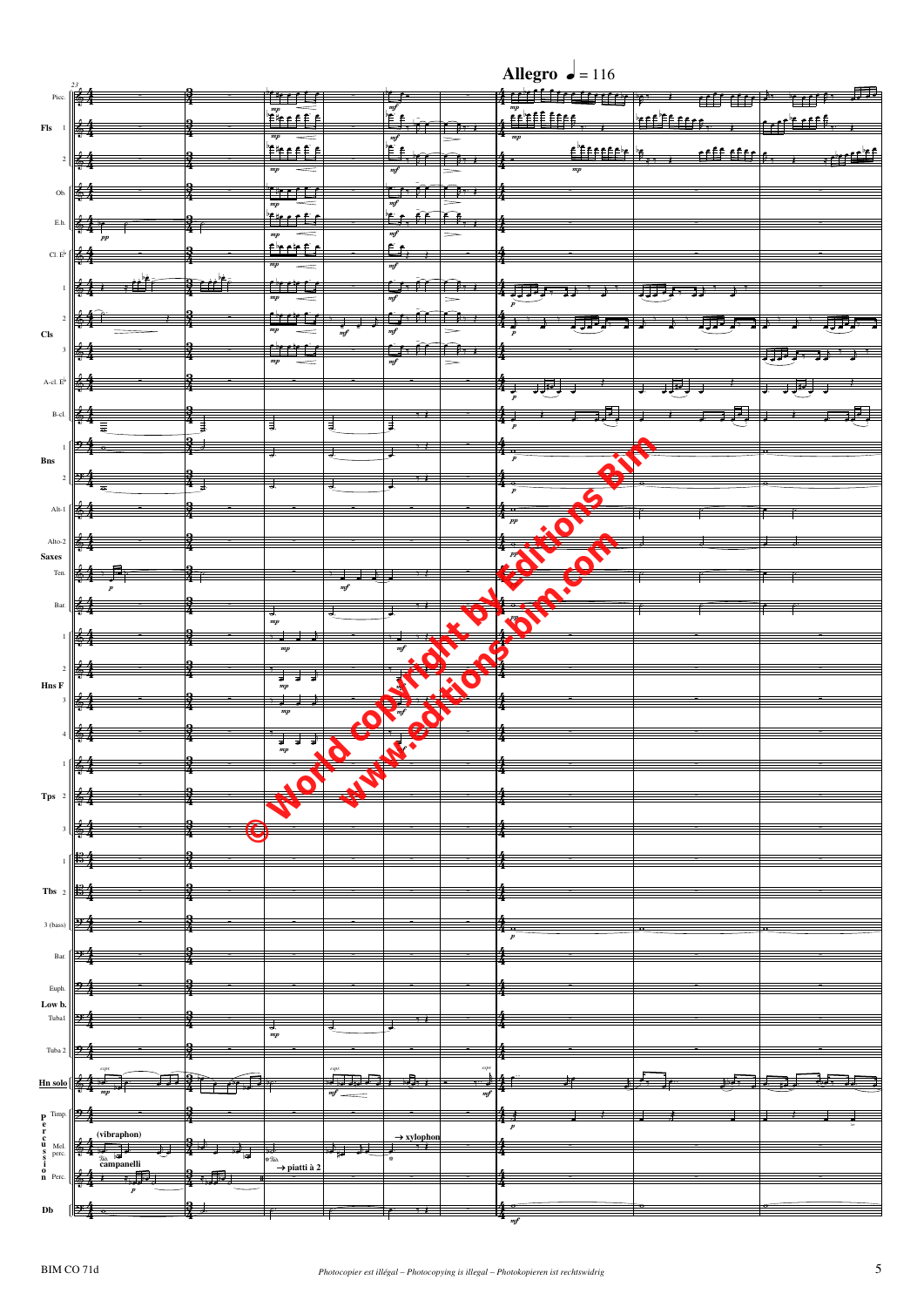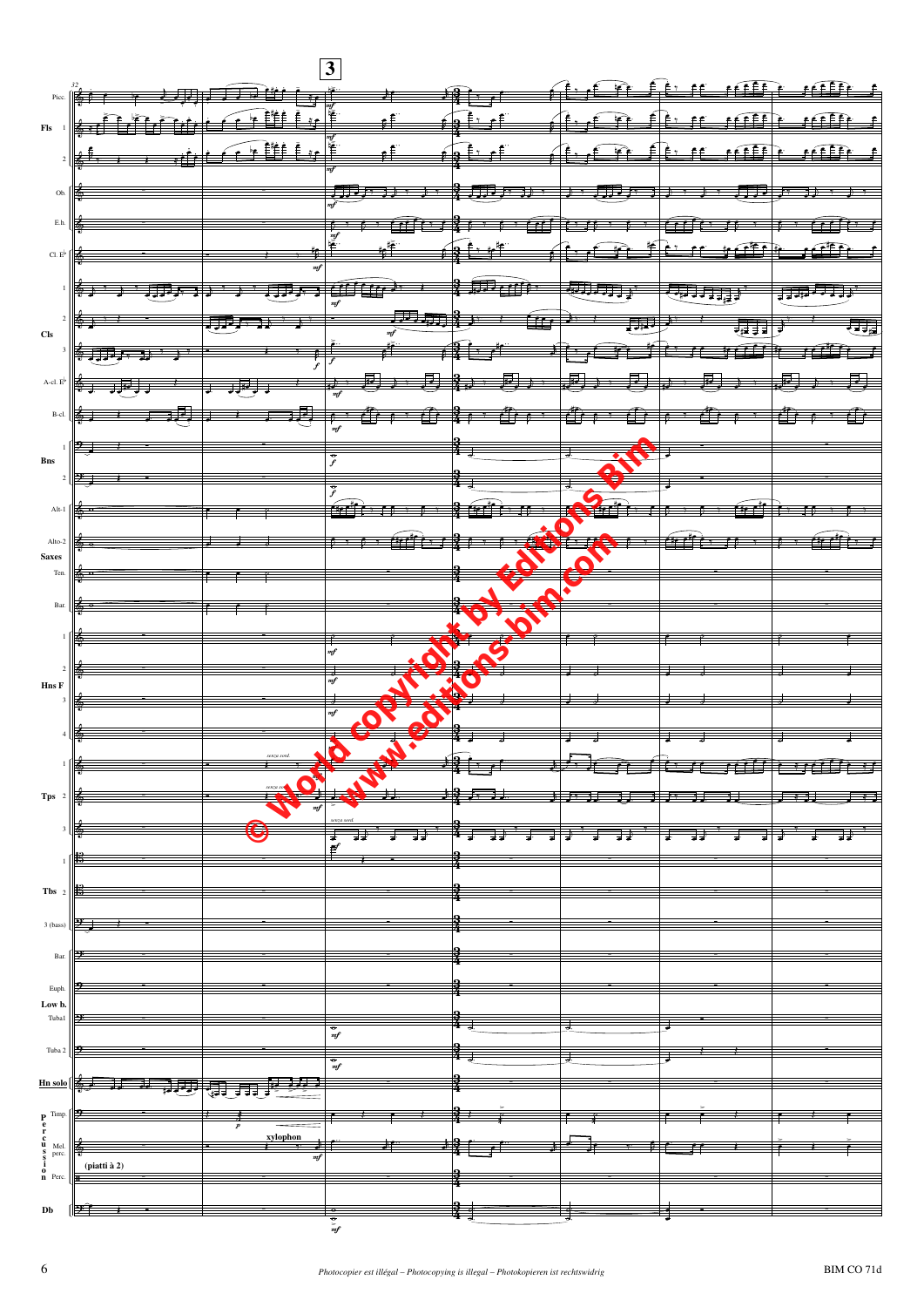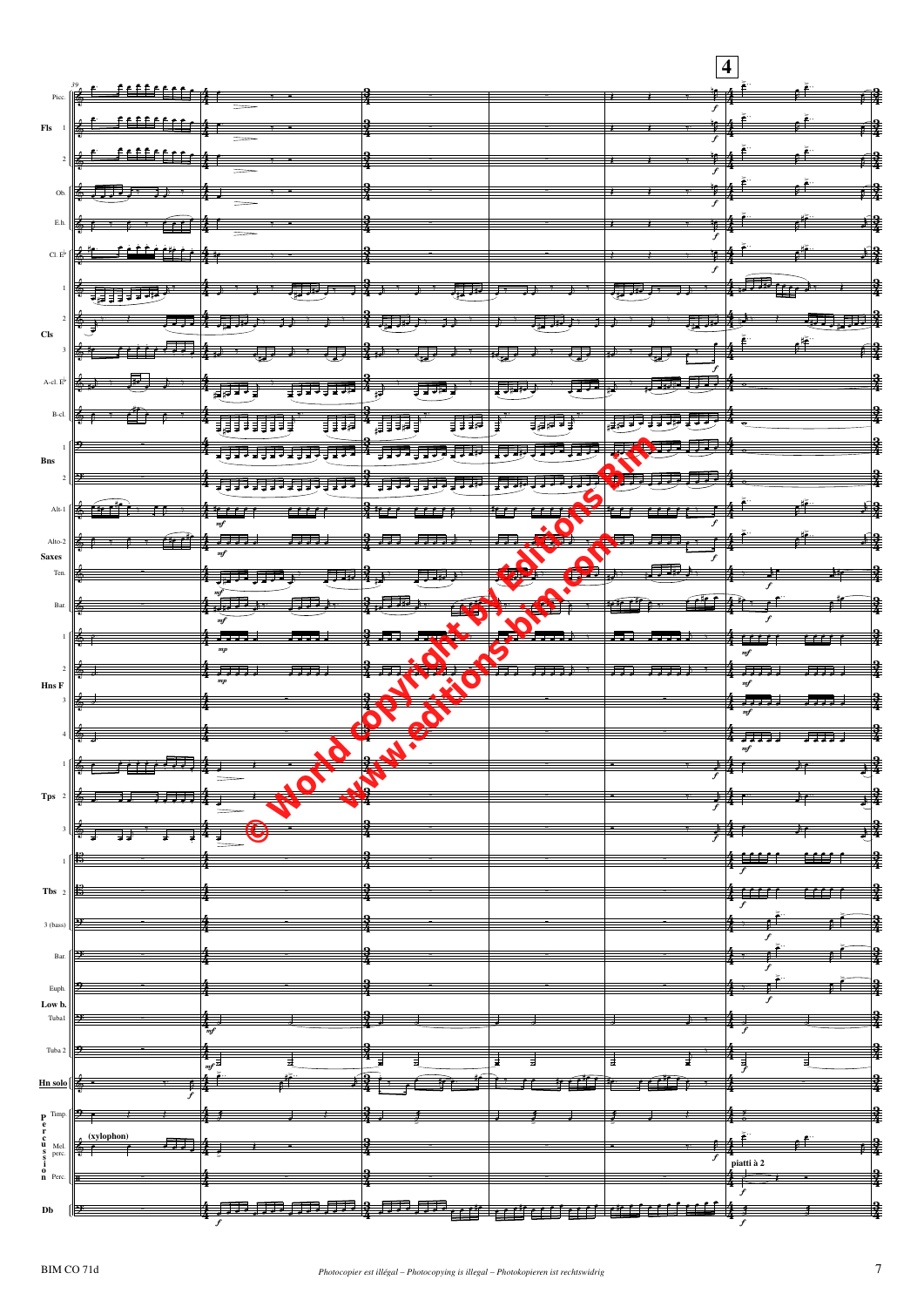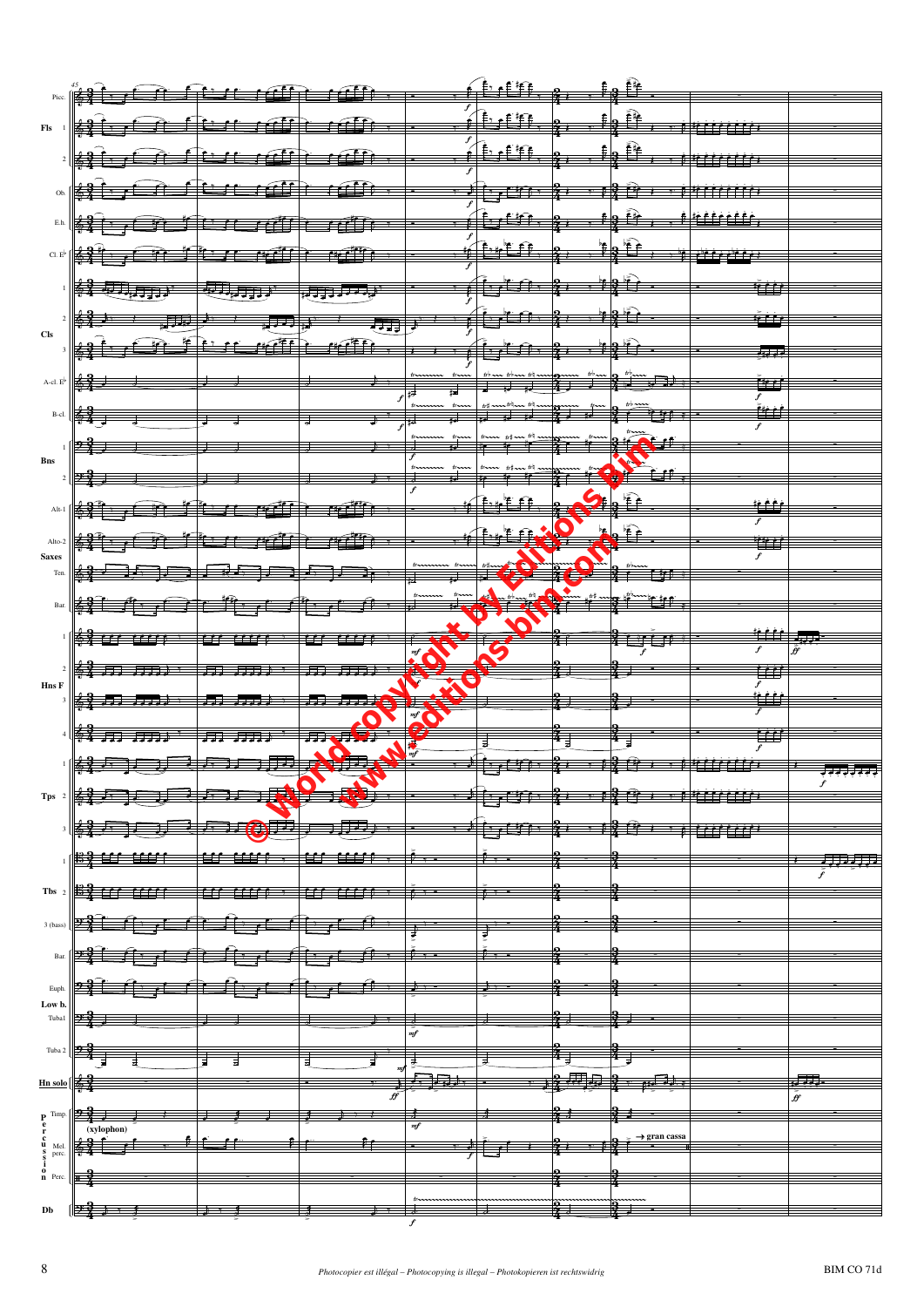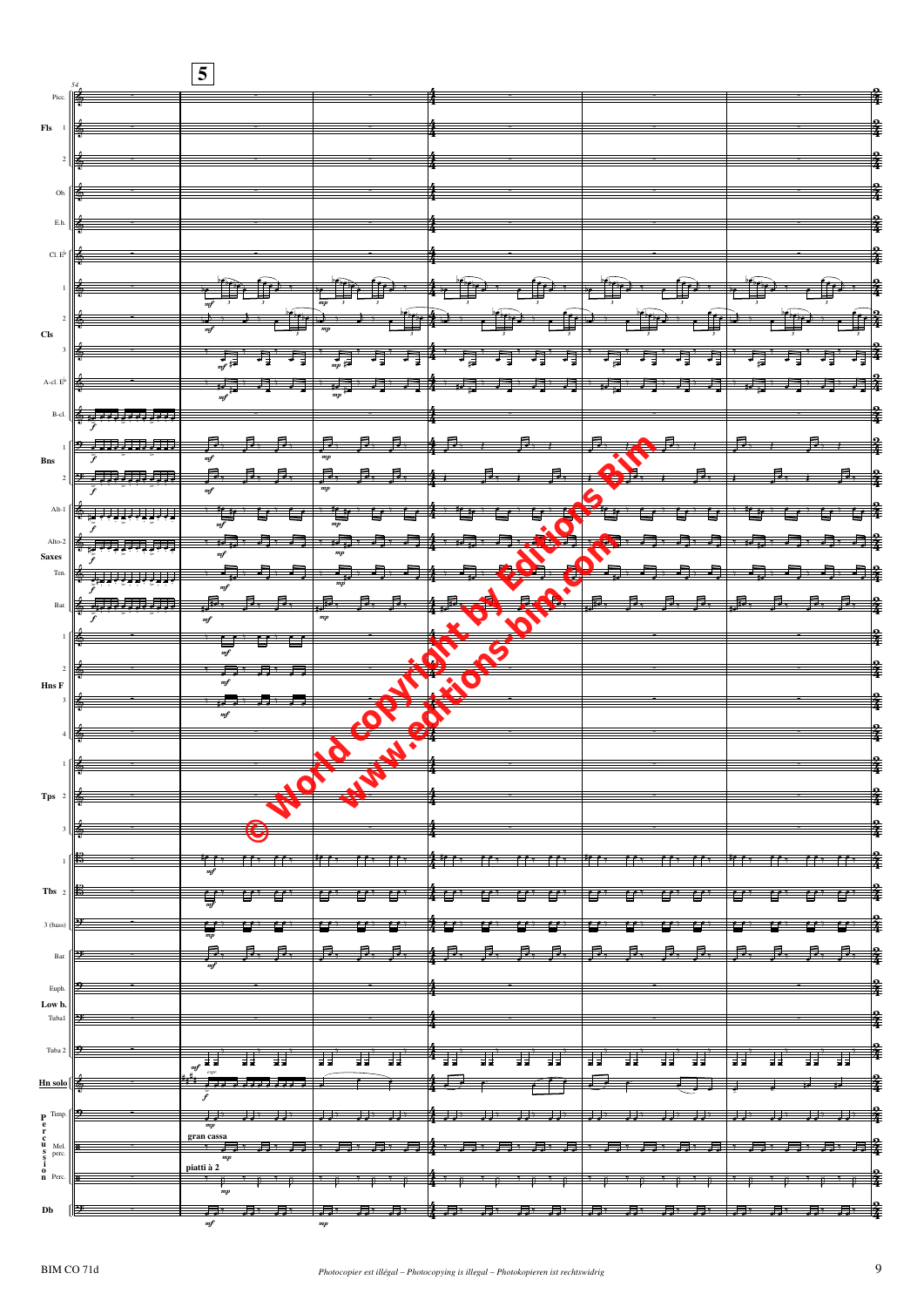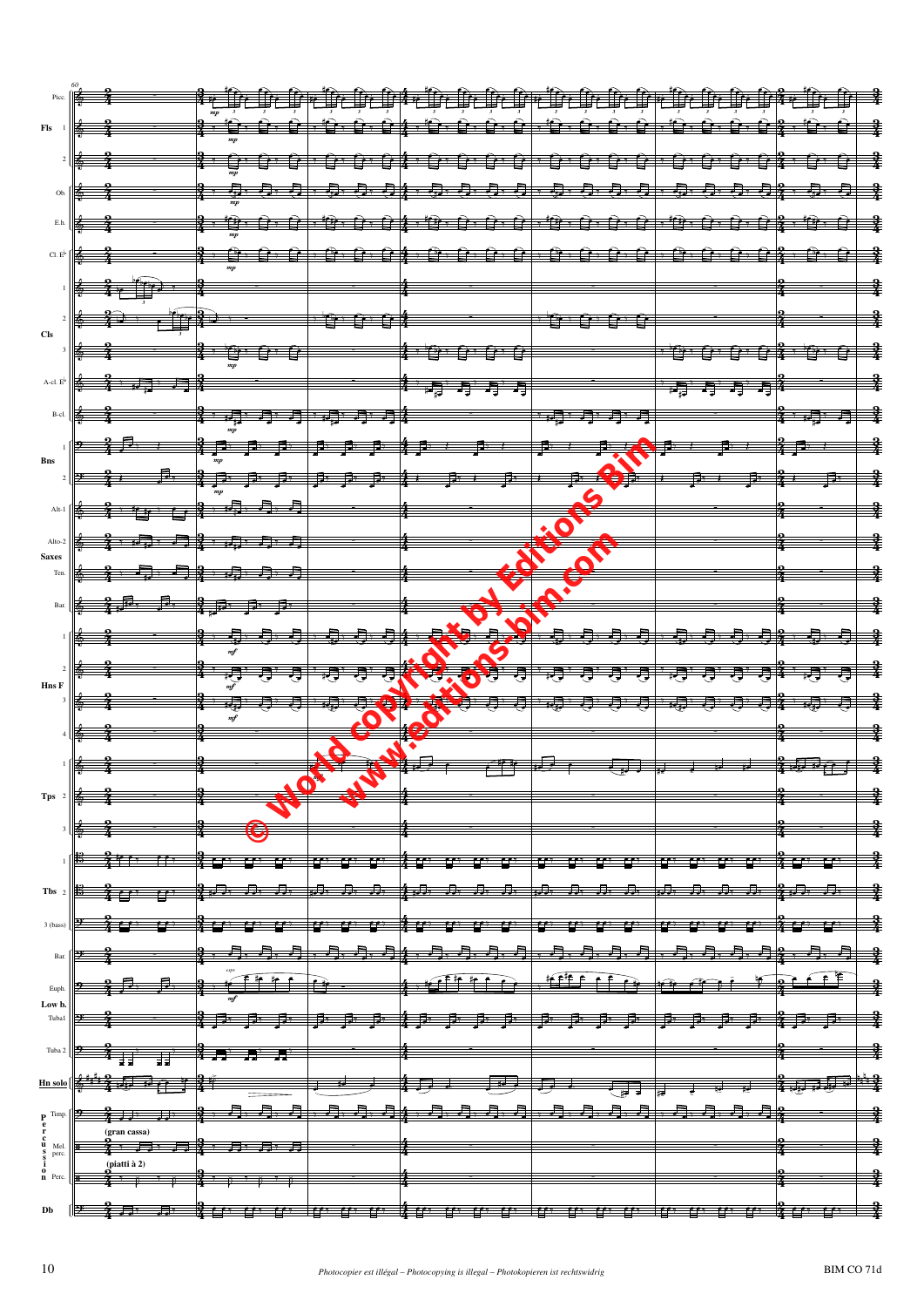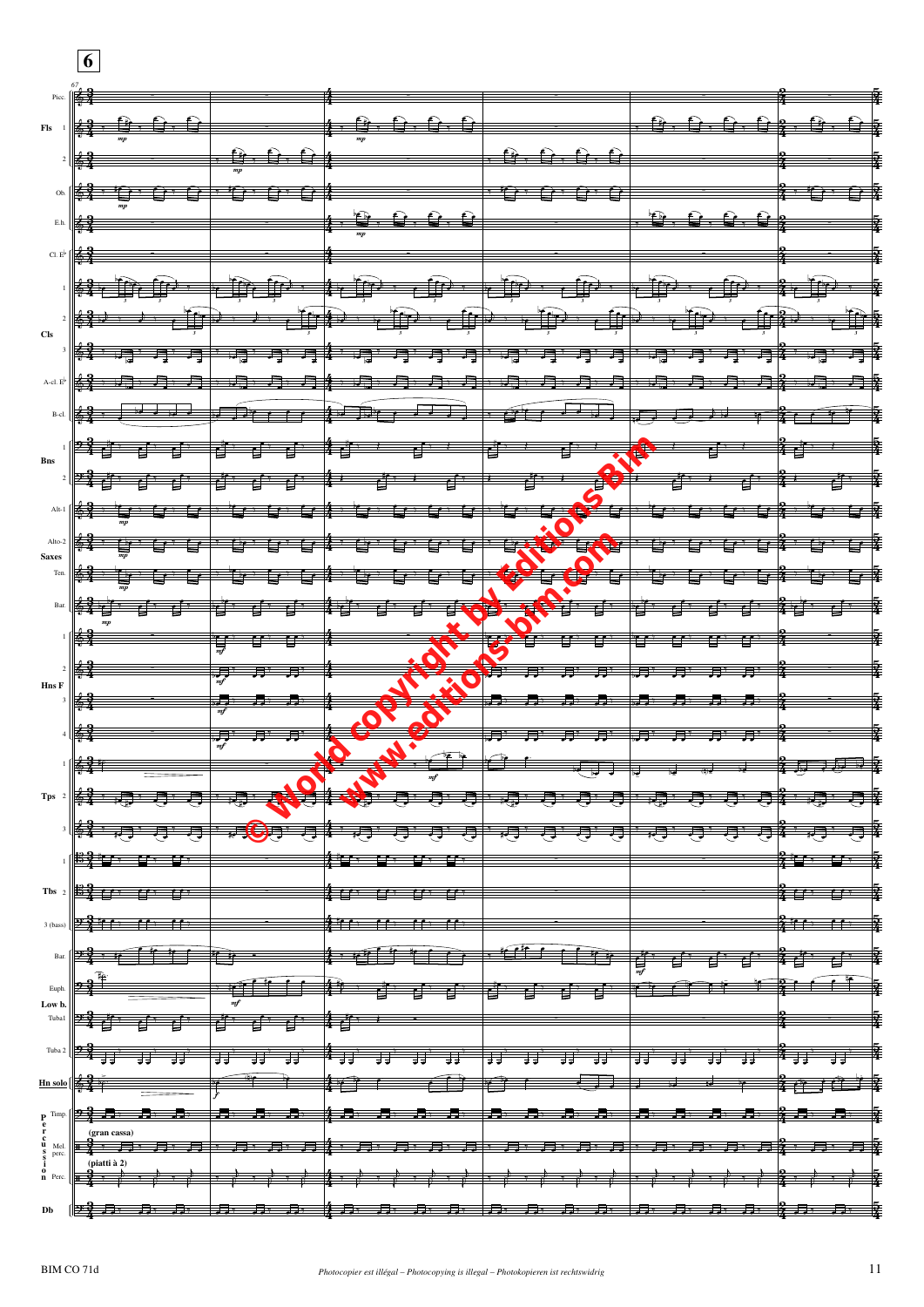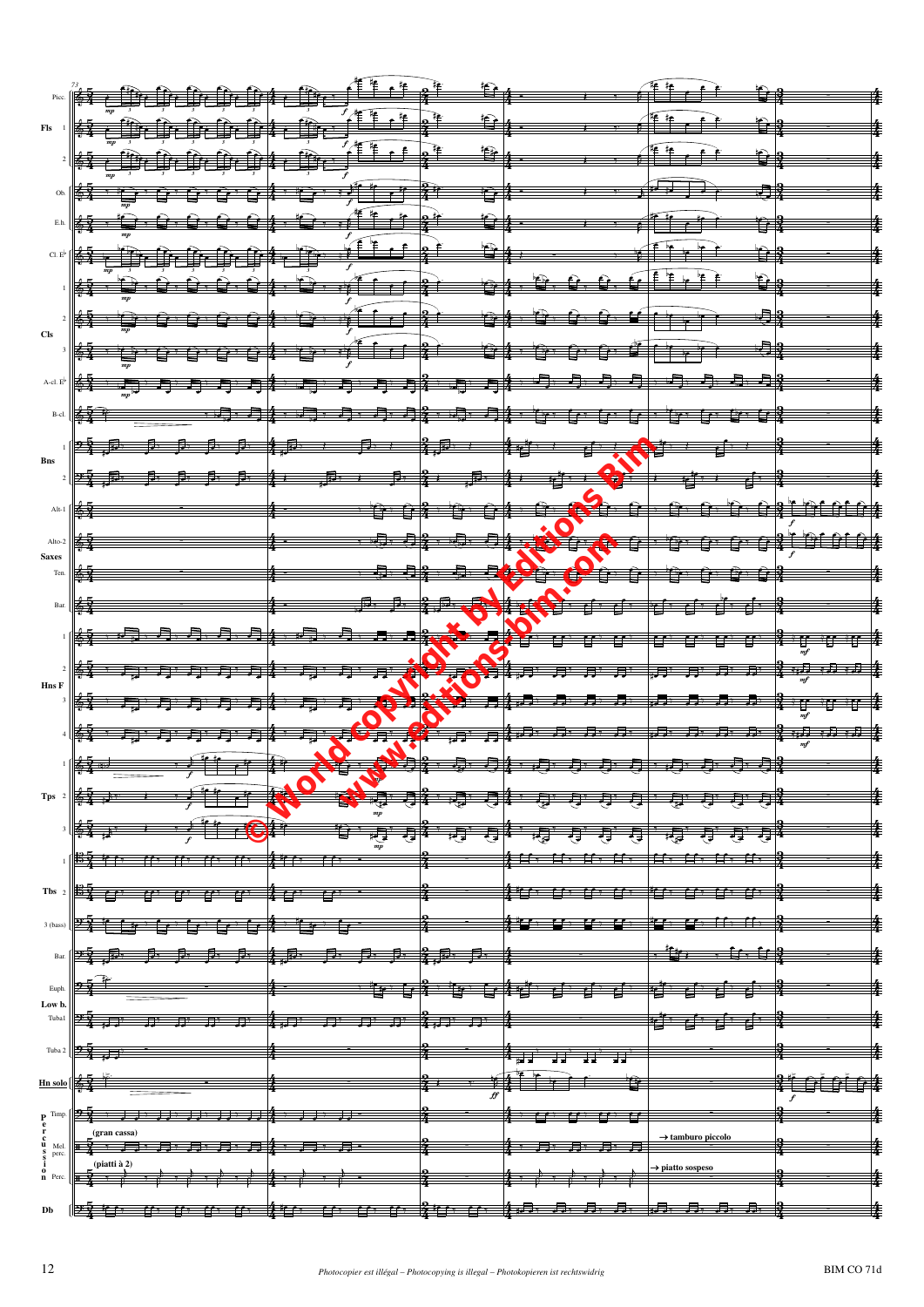

|                                                                | $\overline{7}$                                                                                                                                                           |                                                        |                                |                                                                                            |                                                                                             |                                                                                                                                                                                                                                                                                                                     |                                                                                                                                                                                                                                                                                                                     |  |
|----------------------------------------------------------------|--------------------------------------------------------------------------------------------------------------------------------------------------------------------------|--------------------------------------------------------|--------------------------------|--------------------------------------------------------------------------------------------|---------------------------------------------------------------------------------------------|---------------------------------------------------------------------------------------------------------------------------------------------------------------------------------------------------------------------------------------------------------------------------------------------------------------------|---------------------------------------------------------------------------------------------------------------------------------------------------------------------------------------------------------------------------------------------------------------------------------------------------------------------|--|
| $\operatorname{Picc.}$                                         |                                                                                                                                                                          |                                                        |                                |                                                                                            |                                                                                             |                                                                                                                                                                                                                                                                                                                     | $\frac{1}{2}$ and $\frac{1}{2}$ is a subset of $\sqrt{2}$                                                                                                                                                                                                                                                           |  |
|                                                                |                                                                                                                                                                          |                                                        |                                |                                                                                            |                                                                                             |                                                                                                                                                                                                                                                                                                                     |                                                                                                                                                                                                                                                                                                                     |  |
| $F$ <b>Is</b> $1$                                              |                                                                                                                                                                          |                                                        | $_{mp}$                        |                                                                                            |                                                                                             | $\frac{1}{2}$ $\frac{1}{2}$ $\frac{1}{2}$ $\frac{1}{2}$ $\frac{1}{2}$ $\frac{1}{2}$ $\frac{1}{2}$ $\frac{1}{2}$ $\frac{1}{2}$ $\frac{1}{2}$ $\frac{1}{2}$ $\frac{1}{2}$ $\frac{1}{2}$ $\frac{1}{2}$ $\frac{1}{2}$ $\frac{1}{2}$ $\frac{1}{2}$ $\frac{1}{2}$ $\frac{1}{2}$ $\frac{1}{2}$ $\frac{1}{2}$ $\frac{1}{2}$ | .                                                                                                                                                                                                                                                                                                                   |  |
|                                                                | $\frac{2}{6}$                                                                                                                                                            |                                                        | <u>e re</u>                    |                                                                                            |                                                                                             | \$ S                                                                                                                                                                                                                                                                                                                |                                                                                                                                                                                                                                                                                                                     |  |
|                                                                |                                                                                                                                                                          |                                                        | $_{mp}$                        |                                                                                            |                                                                                             |                                                                                                                                                                                                                                                                                                                     |                                                                                                                                                                                                                                                                                                                     |  |
| Ob.                                                            | $\blacklozenge$                                                                                                                                                          |                                                        | $\frac{4}{7}$<br>P             |                                                                                            |                                                                                             | $\frac{4}{4} \frac{1}{\frac{m f}{}}$                                                                                                                                                                                                                                                                                | $\frac{1}{4}$ $\frac{1}{4}$ $\frac{1}{4}$ $\frac{1}{4}$ $\frac{1}{4}$ $\frac{1}{4}$ $\frac{1}{4}$ $\frac{1}{4}$ $\frac{1}{4}$ $\frac{1}{4}$ $\frac{1}{4}$ $\frac{1}{4}$ $\frac{1}{4}$ $\frac{1}{4}$ $\frac{1}{4}$ $\frac{1}{4}$ $\frac{1}{4}$ $\frac{1}{4}$ $\frac{1}{4}$ $\frac{1}{4}$ $\frac{1}{4}$ $\frac{1}{4}$ |  |
| E.h.                                                           |                                                                                                                                                                          |                                                        |                                | $\frac{b\bullet}{\bullet}$ them<br>$\rightarrow$ $\rightarrow$ $\rightarrow$ $\rightarrow$ |                                                                                             |                                                                                                                                                                                                                                                                                                                     |                                                                                                                                                                                                                                                                                                                     |  |
|                                                                |                                                                                                                                                                          |                                                        |                                |                                                                                            |                                                                                             |                                                                                                                                                                                                                                                                                                                     |                                                                                                                                                                                                                                                                                                                     |  |
| Cl. $E^{\flat}$                                                | $\blacklozenge$                                                                                                                                                          |                                                        |                                |                                                                                            |                                                                                             |                                                                                                                                                                                                                                                                                                                     |                                                                                                                                                                                                                                                                                                                     |  |
|                                                                | $\frac{1}{3}$                                                                                                                                                            |                                                        |                                |                                                                                            | $\frac{5}{4}$                                                                               |                                                                                                                                                                                                                                                                                                                     |                                                                                                                                                                                                                                                                                                                     |  |
|                                                                |                                                                                                                                                                          |                                                        | $t$ $t$ $\sim$ $t$ $t$ $\sim$  | $\frac{3}{4}$ the theory                                                                   |                                                                                             |                                                                                                                                                                                                                                                                                                                     |                                                                                                                                                                                                                                                                                                                     |  |
| $_{\text{Cls}}$                                                |                                                                                                                                                                          |                                                        |                                |                                                                                            |                                                                                             |                                                                                                                                                                                                                                                                                                                     |                                                                                                                                                                                                                                                                                                                     |  |
|                                                                | $\frac{3}{64}$                                                                                                                                                           |                                                        |                                |                                                                                            |                                                                                             |                                                                                                                                                                                                                                                                                                                     |                                                                                                                                                                                                                                                                                                                     |  |
|                                                                | $\begin{array}{c c}\n t \rightarrow \text{true} & t \rightarrow \text{true} \\  \hline\n t \rightarrow \text{true} & t \rightarrow \text{true} \\  \hline\n \end{array}$ |                                                        |                                |                                                                                            | $\begin{array}{c c}\n & \text{if } x \sim x \\ \hline\n & \text{if } x \sim y\n\end{array}$ |                                                                                                                                                                                                                                                                                                                     |                                                                                                                                                                                                                                                                                                                     |  |
|                                                                | A-cl. E <sup>b</sup> $\left \left \oint_{\mathbb{S}} \frac{4}{4} \right $                                                                                                | $\frac{3}{4}$ is the set of $\frac{1}{4}$<br><u>er</u> |                                |                                                                                            | $\bar{z}$ ,<br>$\frac{1}{2}$                                                                | <u>reebe</u>                                                                                                                                                                                                                                                                                                        | $\overline{1}$                                                                                                                                                                                                                                                                                                      |  |
|                                                                | $B$ -cl. $\frac{2}{3}$ $\frac{4}{p}$ $\frac{1}{p}$ $\frac{1}{3}$ $\frac{1}{3}$ $\frac{1}{3}$ $\frac{1}{4}$                                                               | स्त्र स्वतं स्                                         |                                |                                                                                            | <u>y perbect</u>                                                                            |                                                                                                                                                                                                                                                                                                                     |                                                                                                                                                                                                                                                                                                                     |  |
|                                                                |                                                                                                                                                                          |                                                        |                                |                                                                                            |                                                                                             |                                                                                                                                                                                                                                                                                                                     |                                                                                                                                                                                                                                                                                                                     |  |
| <b>Bns</b>                                                     |                                                                                                                                                                          |                                                        |                                |                                                                                            | <u> Time a shekara shekara n</u>                                                            |                                                                                                                                                                                                                                                                                                                     |                                                                                                                                                                                                                                                                                                                     |  |
|                                                                | $2\sqrt{24 - \frac{1}{4} \left(\frac{1}{2}\right)^2}$                                                                                                                    |                                                        |                                |                                                                                            |                                                                                             |                                                                                                                                                                                                                                                                                                                     |                                                                                                                                                                                                                                                                                                                     |  |
|                                                                |                                                                                                                                                                          |                                                        |                                |                                                                                            |                                                                                             |                                                                                                                                                                                                                                                                                                                     |                                                                                                                                                                                                                                                                                                                     |  |
| $Alt-1$                                                        | 6                                                                                                                                                                        |                                                        | mp                             | $e^{\frac{1}{2}x}$                                                                         |                                                                                             |                                                                                                                                                                                                                                                                                                                     |                                                                                                                                                                                                                                                                                                                     |  |
| Alto-2 $\sqrt{62}$                                             |                                                                                                                                                                          |                                                        | $\frac{1}{2}$<br>$\frac{t}{t}$ | $\frac{3}{4}$ be the theory<br>$\mathbf{r}$                                                | $\bullet$                                                                                   |                                                                                                                                                                                                                                                                                                                     |                                                                                                                                                                                                                                                                                                                     |  |
| <b>Saxes</b><br>Ten.                                           |                                                                                                                                                                          |                                                        | $\boldsymbol{m}$               |                                                                                            |                                                                                             |                                                                                                                                                                                                                                                                                                                     |                                                                                                                                                                                                                                                                                                                     |  |
|                                                                | $\blacklozenge$                                                                                                                                                          |                                                        |                                |                                                                                            |                                                                                             |                                                                                                                                                                                                                                                                                                                     |                                                                                                                                                                                                                                                                                                                     |  |
| <b>Bar</b>                                                     |                                                                                                                                                                          |                                                        |                                |                                                                                            |                                                                                             |                                                                                                                                                                                                                                                                                                                     | $\frac{2}{4}$                                                                                                                                                                                                                                                                                                       |  |
|                                                                | क                                                                                                                                                                        |                                                        |                                |                                                                                            |                                                                                             |                                                                                                                                                                                                                                                                                                                     | $\frac{2}{4}$                                                                                                                                                                                                                                                                                                       |  |
|                                                                |                                                                                                                                                                          |                                                        |                                |                                                                                            |                                                                                             |                                                                                                                                                                                                                                                                                                                     |                                                                                                                                                                                                                                                                                                                     |  |
| 2 <sup>1</sup>                                                 |                                                                                                                                                                          |                                                        |                                |                                                                                            |                                                                                             |                                                                                                                                                                                                                                                                                                                     | $\frac{2}{4}$                                                                                                                                                                                                                                                                                                       |  |
| $\mathbf{H}\mathbf{n}\mathbf{s}\,\mathbf{F}$<br>3 <sup>1</sup> | 6                                                                                                                                                                        |                                                        |                                |                                                                                            |                                                                                             |                                                                                                                                                                                                                                                                                                                     | $\frac{2}{4}$                                                                                                                                                                                                                                                                                                       |  |
|                                                                |                                                                                                                                                                          |                                                        |                                |                                                                                            |                                                                                             |                                                                                                                                                                                                                                                                                                                     |                                                                                                                                                                                                                                                                                                                     |  |
|                                                                |                                                                                                                                                                          |                                                        |                                |                                                                                            |                                                                                             |                                                                                                                                                                                                                                                                                                                     | $\frac{2}{4}$                                                                                                                                                                                                                                                                                                       |  |
| $1\vert$                                                       |                                                                                                                                                                          |                                                        |                                |                                                                                            |                                                                                             |                                                                                                                                                                                                                                                                                                                     | $\frac{2}{4}$                                                                                                                                                                                                                                                                                                       |  |
|                                                                |                                                                                                                                                                          |                                                        |                                |                                                                                            |                                                                                             |                                                                                                                                                                                                                                                                                                                     |                                                                                                                                                                                                                                                                                                                     |  |
| $\mathbf{Tps}$ 2                                               |                                                                                                                                                                          |                                                        |                                |                                                                                            |                                                                                             |                                                                                                                                                                                                                                                                                                                     | $\frac{2}{4}$                                                                                                                                                                                                                                                                                                       |  |
| 3 <sup>1</sup>                                                 |                                                                                                                                                                          | G                                                      |                                |                                                                                            |                                                                                             |                                                                                                                                                                                                                                                                                                                     | $\frac{2}{4}$                                                                                                                                                                                                                                                                                                       |  |
|                                                                |                                                                                                                                                                          |                                                        |                                |                                                                                            |                                                                                             |                                                                                                                                                                                                                                                                                                                     |                                                                                                                                                                                                                                                                                                                     |  |
| 1 <sup>1</sup>                                                 | I5                                                                                                                                                                       |                                                        |                                |                                                                                            |                                                                                             |                                                                                                                                                                                                                                                                                                                     | $\frac{2}{4}$                                                                                                                                                                                                                                                                                                       |  |
| Tbs $2$                                                        | 15                                                                                                                                                                       |                                                        |                                |                                                                                            |                                                                                             |                                                                                                                                                                                                                                                                                                                     | $\frac{2}{4}$                                                                                                                                                                                                                                                                                                       |  |
|                                                                |                                                                                                                                                                          |                                                        |                                |                                                                                            |                                                                                             |                                                                                                                                                                                                                                                                                                                     |                                                                                                                                                                                                                                                                                                                     |  |
| 3 (bass)                                                       |                                                                                                                                                                          |                                                        |                                |                                                                                            |                                                                                             | mp                                                                                                                                                                                                                                                                                                                  | Ź                                                                                                                                                                                                                                                                                                                   |  |
| Bar.                                                           |                                                                                                                                                                          |                                                        |                                |                                                                                            |                                                                                             |                                                                                                                                                                                                                                                                                                                     | $\frac{2}{4}$                                                                                                                                                                                                                                                                                                       |  |
|                                                                |                                                                                                                                                                          |                                                        |                                |                                                                                            |                                                                                             |                                                                                                                                                                                                                                                                                                                     |                                                                                                                                                                                                                                                                                                                     |  |
| Euph                                                           |                                                                                                                                                                          |                                                        |                                |                                                                                            |                                                                                             |                                                                                                                                                                                                                                                                                                                     | $\frac{2}{4}$                                                                                                                                                                                                                                                                                                       |  |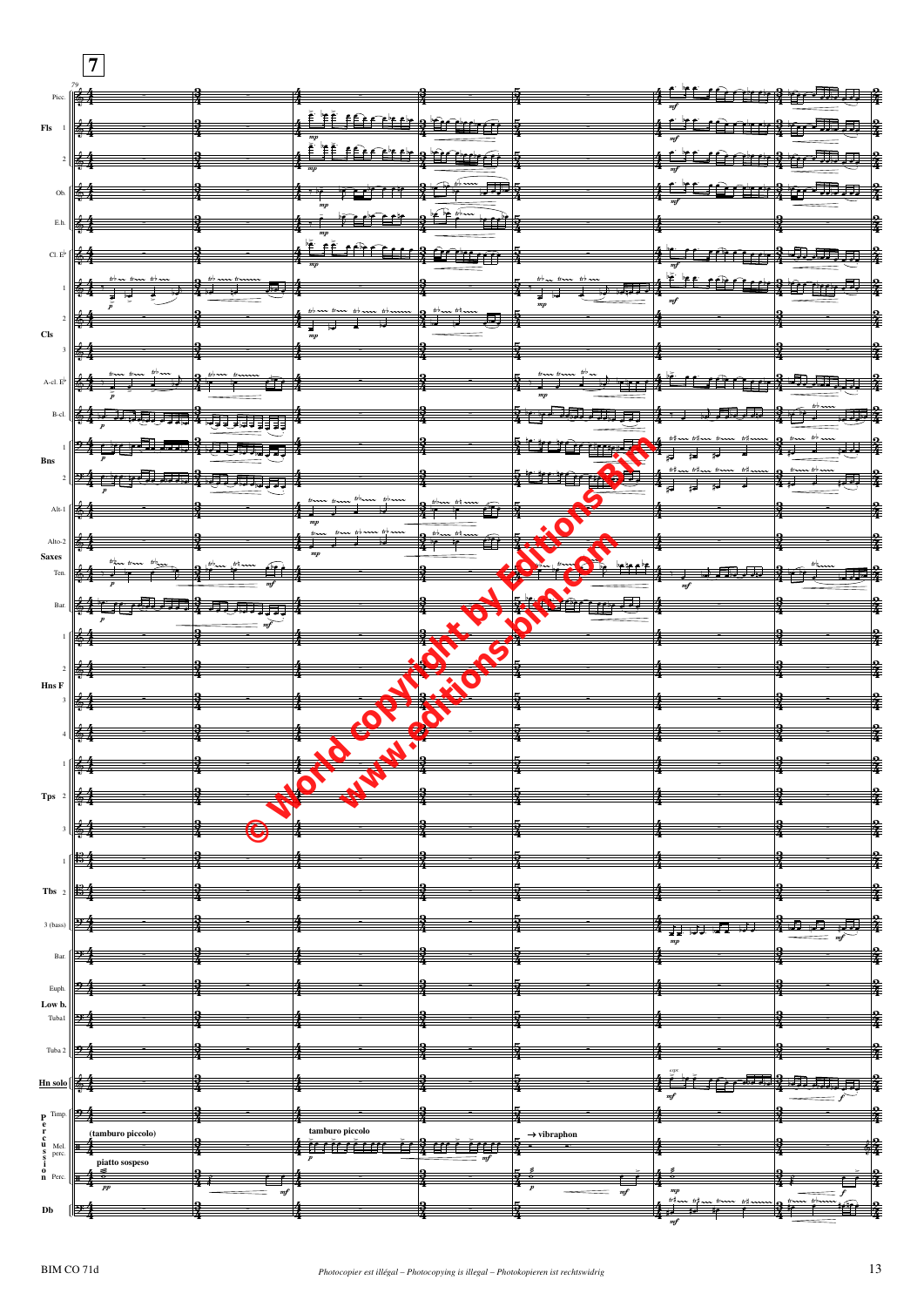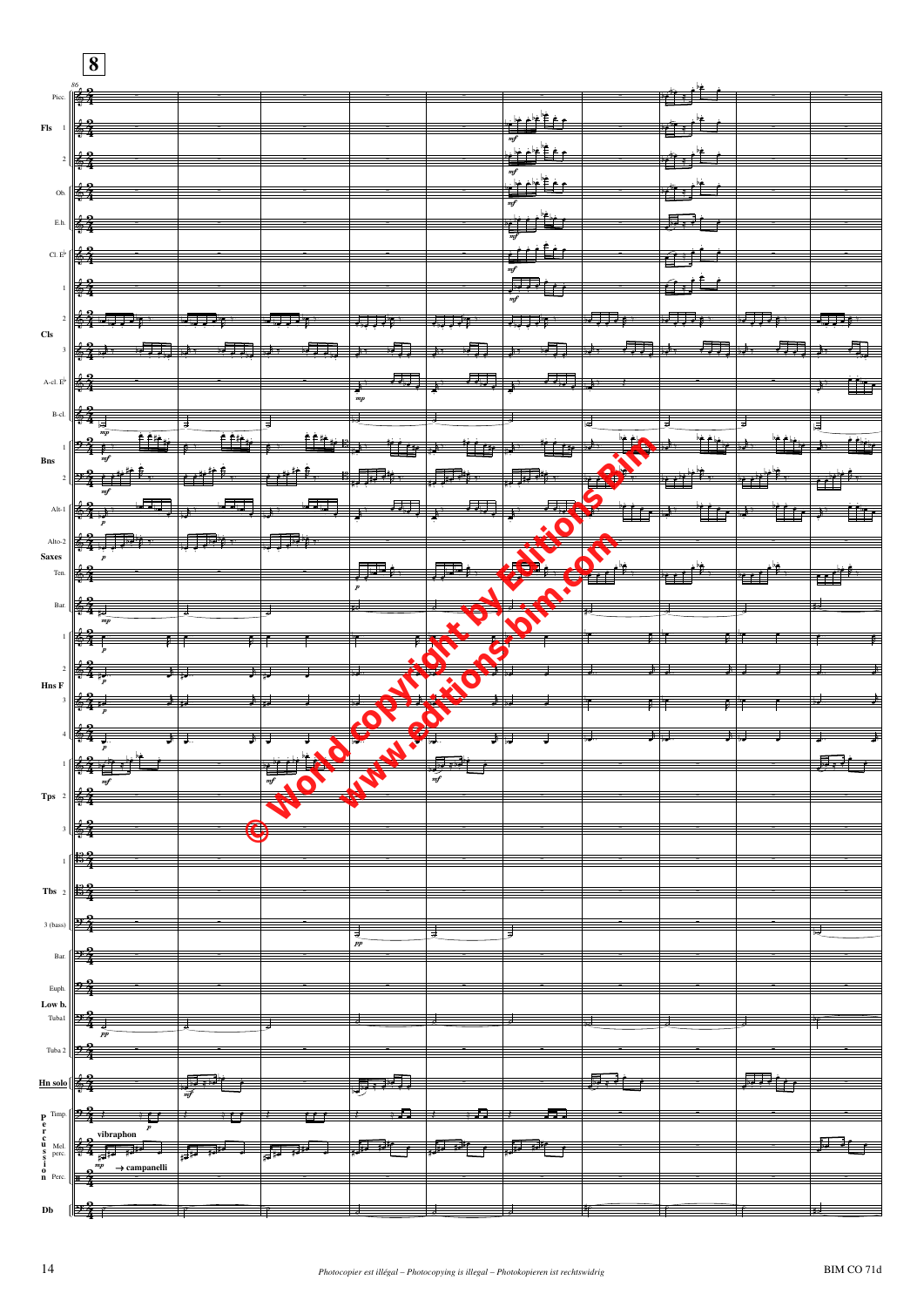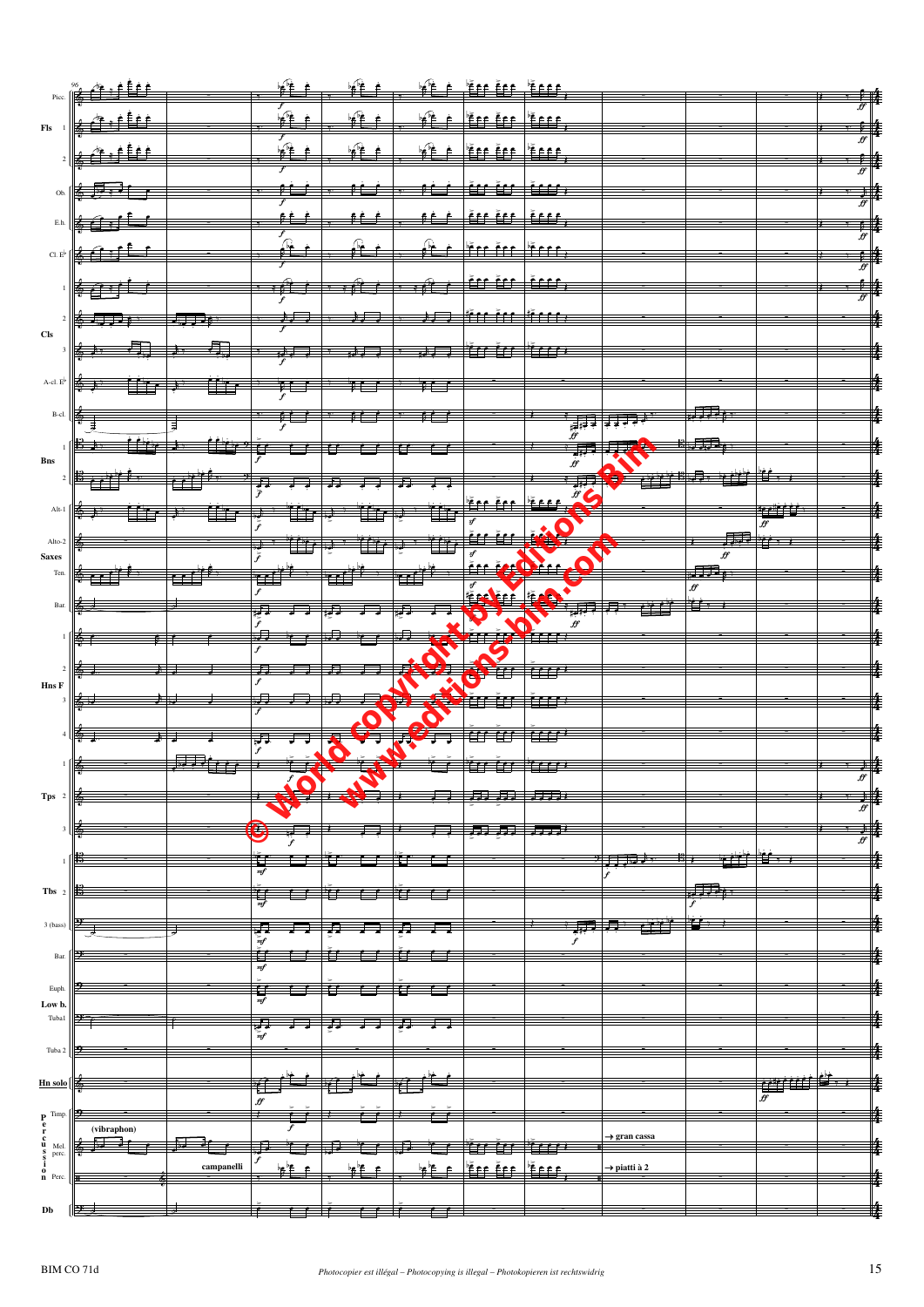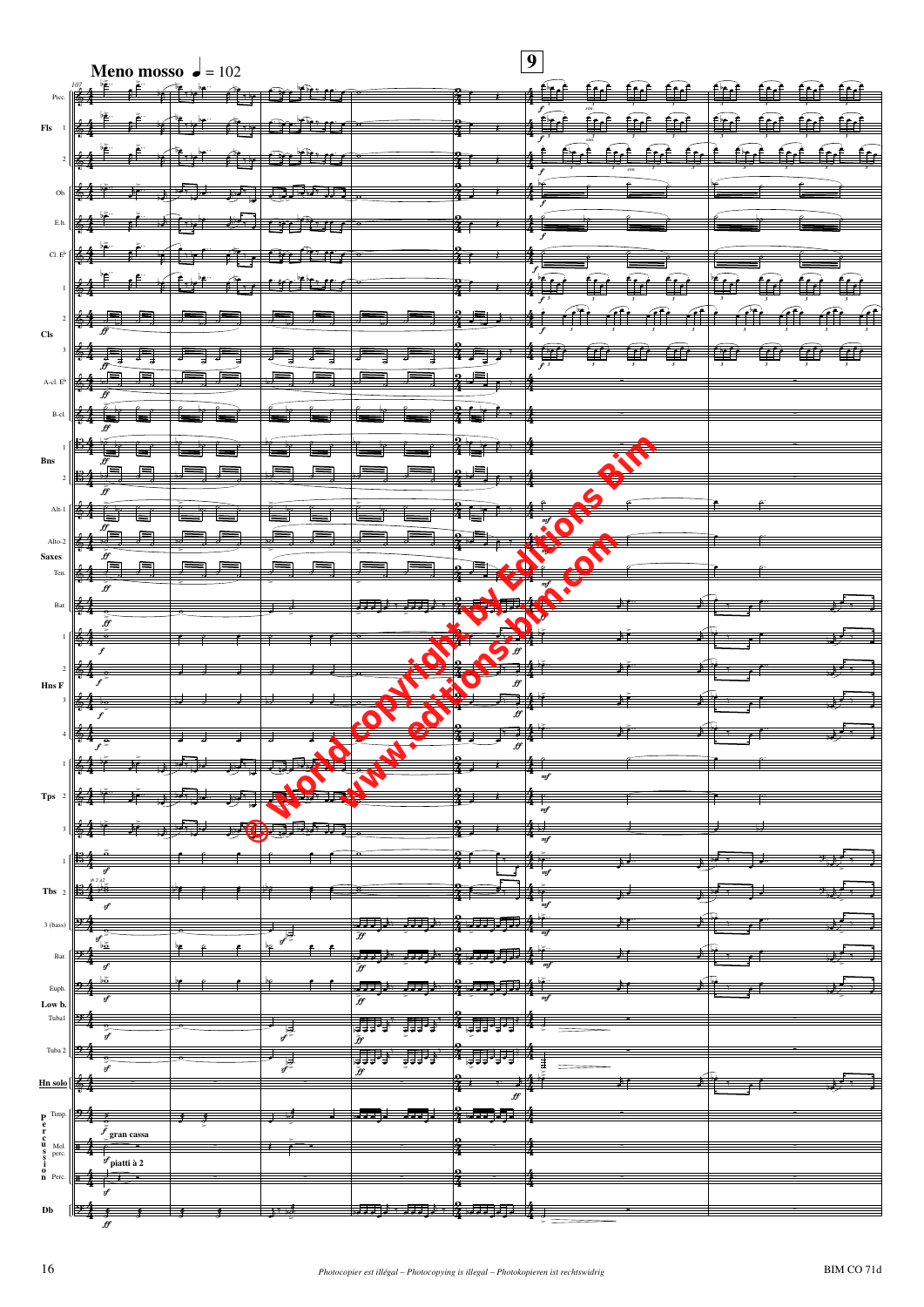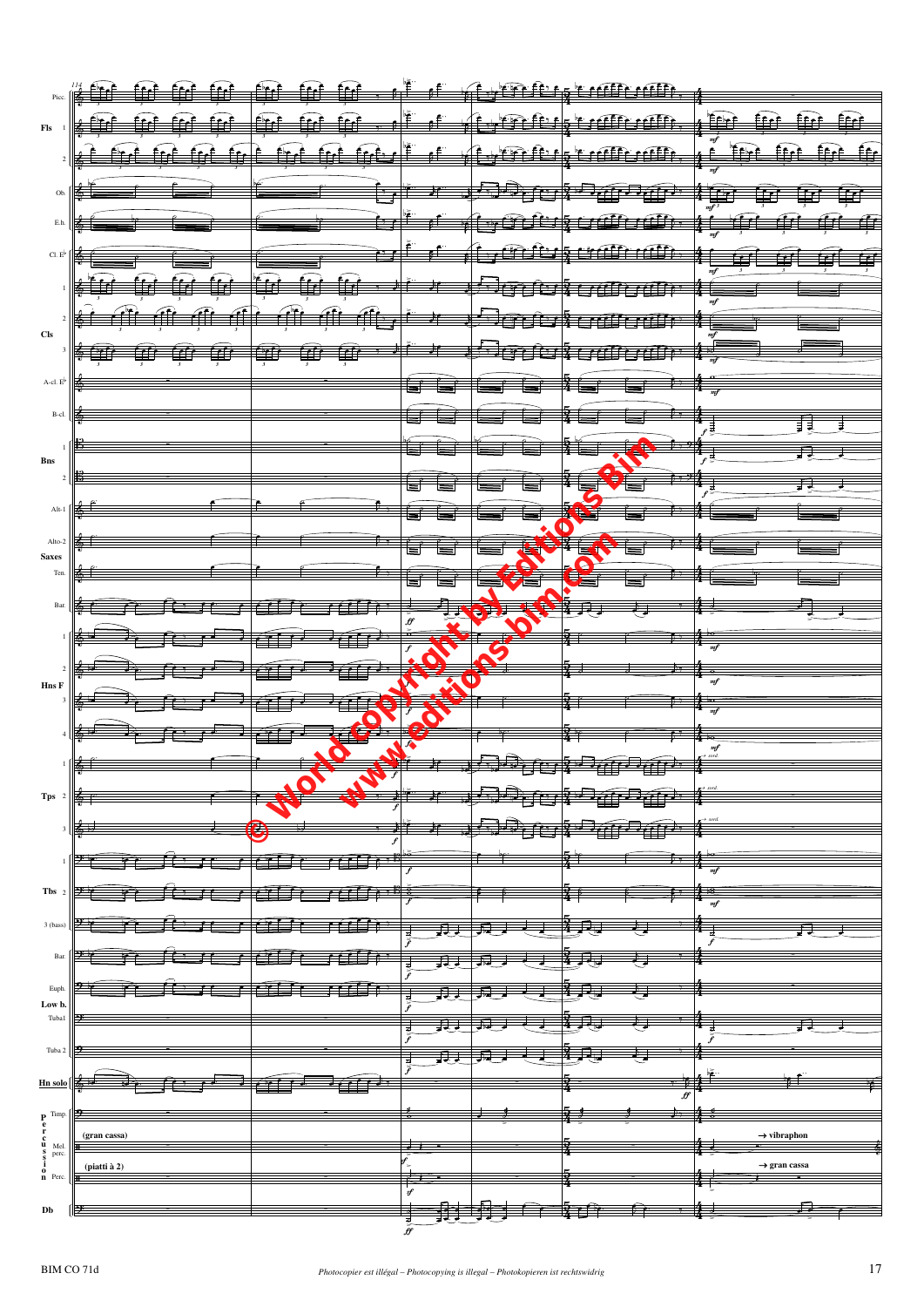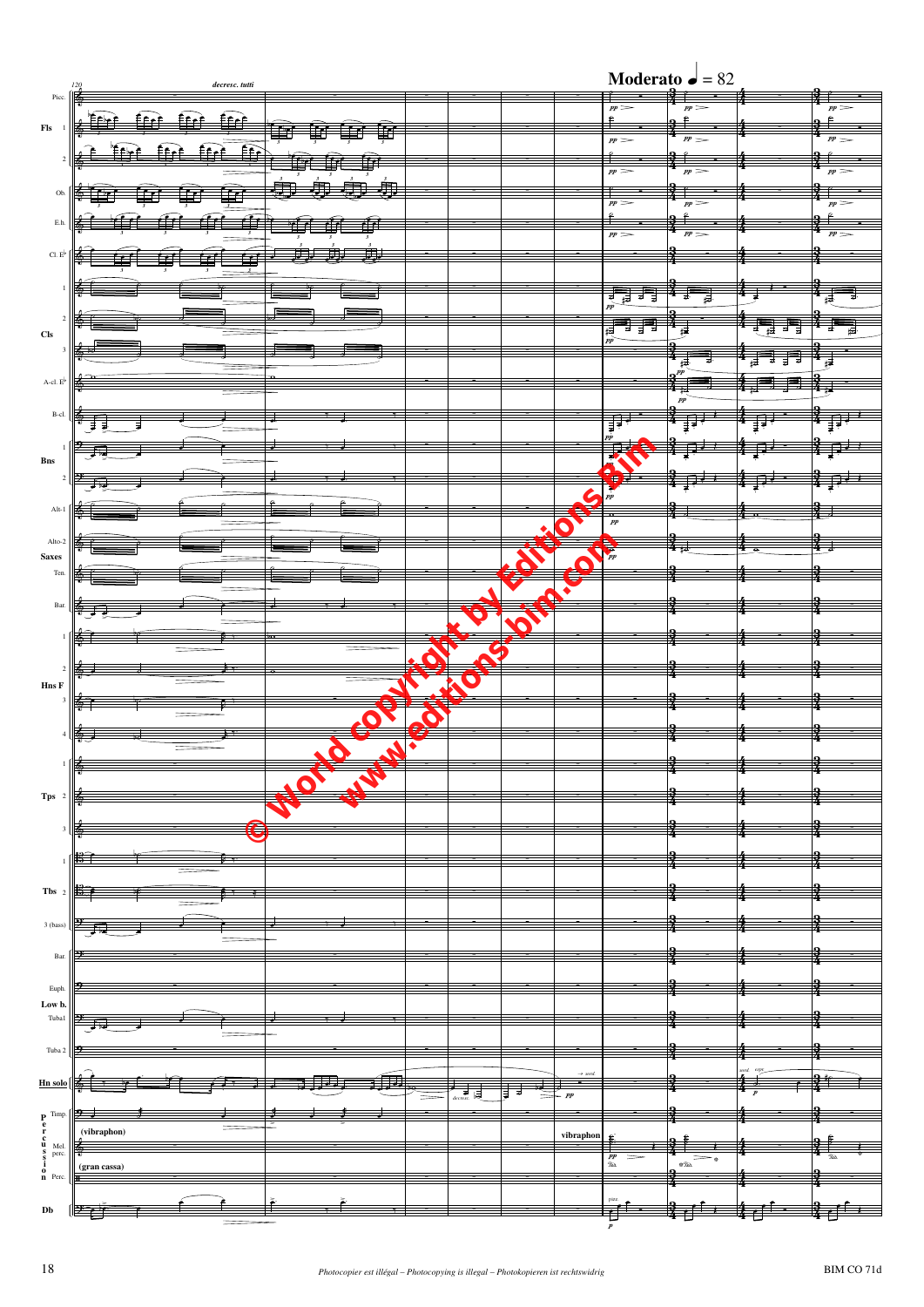

 $\boxed{10}$